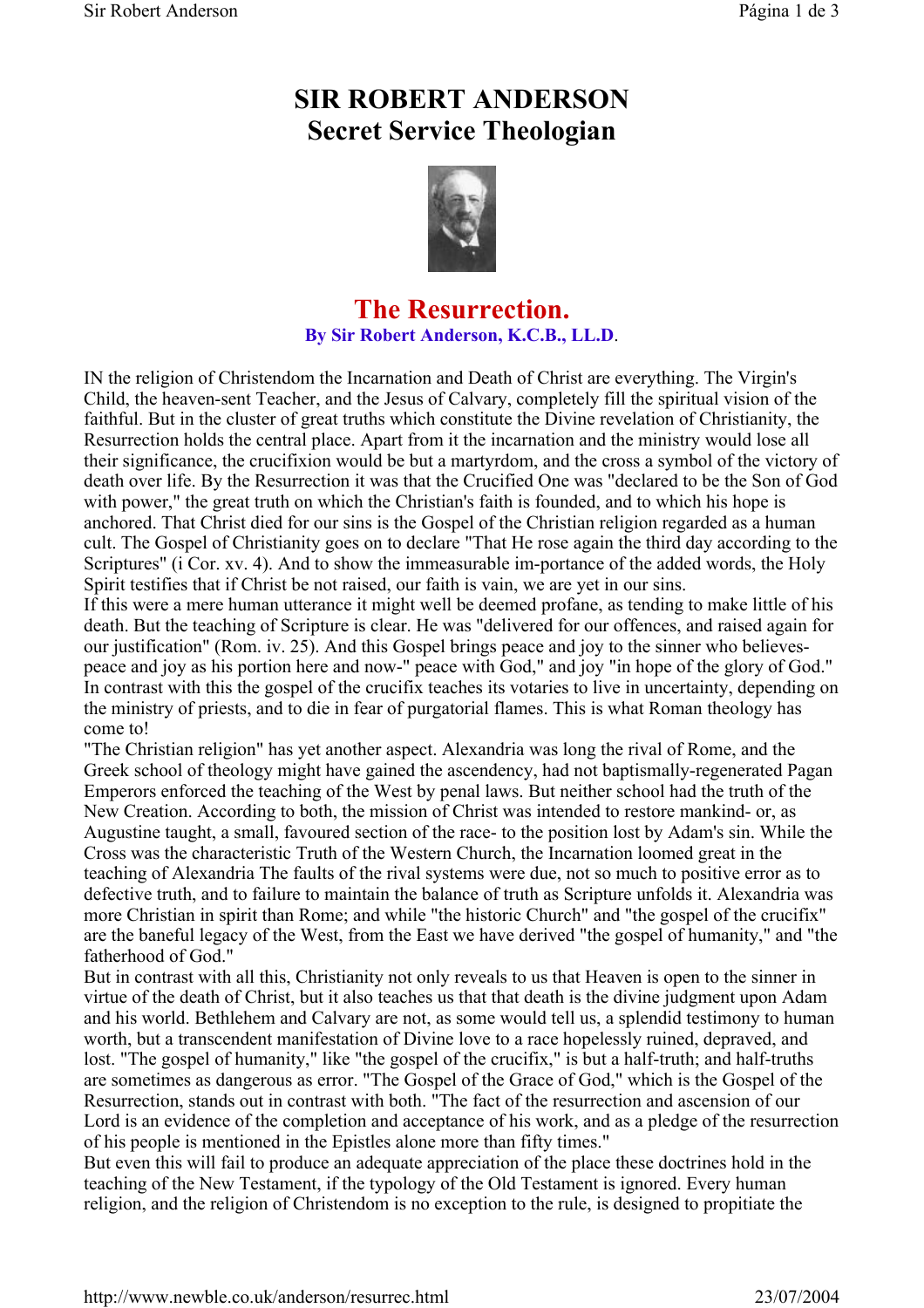Deity, or in some way to gain his favour. But Judaism- the only divine religion the world has ever known, for Christianity is not in that sense a "religion," but a revelation and a faith- was the divinelyordered service of a redeemed and happy people rejoicing in the blessings of redemption. Human religion is always full of gloom, but the sacred year of the Jews was a calendar of feasts. The divine religion had, indeed, its day of expiation, in which the devout were enjoined to afflict their souls. But even that was made the basis of a festival in which all were bidden to "rejoice before the Lord." But what has all this to do with the truth of the Resurrection? It is in language borrowed from these types that the doctrines of the New Testament are given us. Every Jewish festival was connected with the harvest. And the harvest typified the New Creation, of which the Resurrection is both the expression and the earnest. Just as the Feast of Tabernacles followed, and was based upon, the great national sin-offering, so was it also with the feast of Passover and the Paschal Supper- itself a memorial of the redemption in Egypt. The sacred year began with Passover, which fell at the ripening of their earliest grain crop. The festival lasted for a week, and one of its special features was the offering of the first-fruits. A single sheaf of the ripened grain was to be cut and carried to the Temple, and there to be waved before the Lord. It was the firstfruits of the harvest! When all the grain harvest had been garnered the feast of Pentecost was celebrated; and the Feast of The law enjoined that the first sheaf of the harvest should be cut and carried to the Temple "on the morrow after the Sabbath" in Passover week (see Lev. xxiii. 10, ii, and also Deut. xvi. 10, which proves that the day was intended to be a working day). But in Ezra's revival the Jews, apparently misreading the law, took "the Sabbath" to mean the feast-day. And thus it came about that on the Sabbath Day,during which the Lord was lying in the grave, they were celebrating a rite which typified his resurrection from the dead. The true day of the firstfruits was always the first day of the week, the day of the New Creation.

I have dealt with this in "The Buddha of Christendom" (p. 182), and more fully in "The Coming Prince' (ch. ix.). The matter has entirely escaped the notice of theologians. Tabernacles was the great "harvest home" which crowned the year, when the trees of the field had yielded all the fruits which formed so large a portion of the national wealth. To follow the line of typical teaching which runs throughout all this would lead me far beyond the limits of space allotted to me. Here I can deal only with the sheaf of the Firstfruits.

Its acceptance by Jehovah was a pledge and proof, not only that redemption was accomplished, but that all the harvest was assured and divinely blest. And that sheaf represented Christ in resurrection as the First-begotten of the dead, the Head of the New Creation. For He must have pre-eminence in all things. "Christ the firstfruits; afterward they that are Christ's at his coming "-this is the divine order. Scripture clearly teaches that the words, "Thou art my Son; this day have I begotten Thee," refer not to the Nativity, but to the Resurrection. The empty tomb, and not the manger of Bethlehem, is the earthly symbol of the great birth upon which Christianity is founded. Were it not for Bethlehem there could be no Calvary; but, apart from the Resurrection, Calvary were but a stupendous disaster, of which the Cross would be for all time the emblem. "If Christ be not raised," Scripture expressly declares, "your faith is vain, ye are yet in your sins." And in view of the fact of the Resurrection, we boldly argue that our faith is not vain- we are not in our sins. To attain assurance of this is the goal towards which the great majority of those who profess and call themselves Christians are struggling. Immunity from punishment, deliverance from the penalties of sin - in a word, not going to hell - is the popular conception of salvation.

But the Christian has far higher thoughts of the work of Christ. Not even the doctrine of substitution will satisfy him, for this is but one aspect of a far greater truth. It is his joy to know that he is one with Him who died and rose again. And his acceptance is not in Adam restored in virtue of that death, but in Christ as Head of the New Creation. Old things are passed away; all things are become new. And, "therefore, if any man be in Christ he is a new creature." And the wave-sheaf was but the firstfruits of the harvest. Our oneness with Him begins with his death, but it does not end with his resurrection. The believer shall be like Him who died and rose again. "We know that we shall be like Him, for we shall see Him as He is."

But here let us pause, lest the recoil from the gospel of the crucifix should throw us off the line of truth. "As we have borne the image of the earthy, we shall also bear the image of the heavenly." But let us not forget that the Resurrection lies between the two. "Sudden death, sudden glory," is an epigram which represents a system of doctrine that is always popular. But is it Scriptural? The